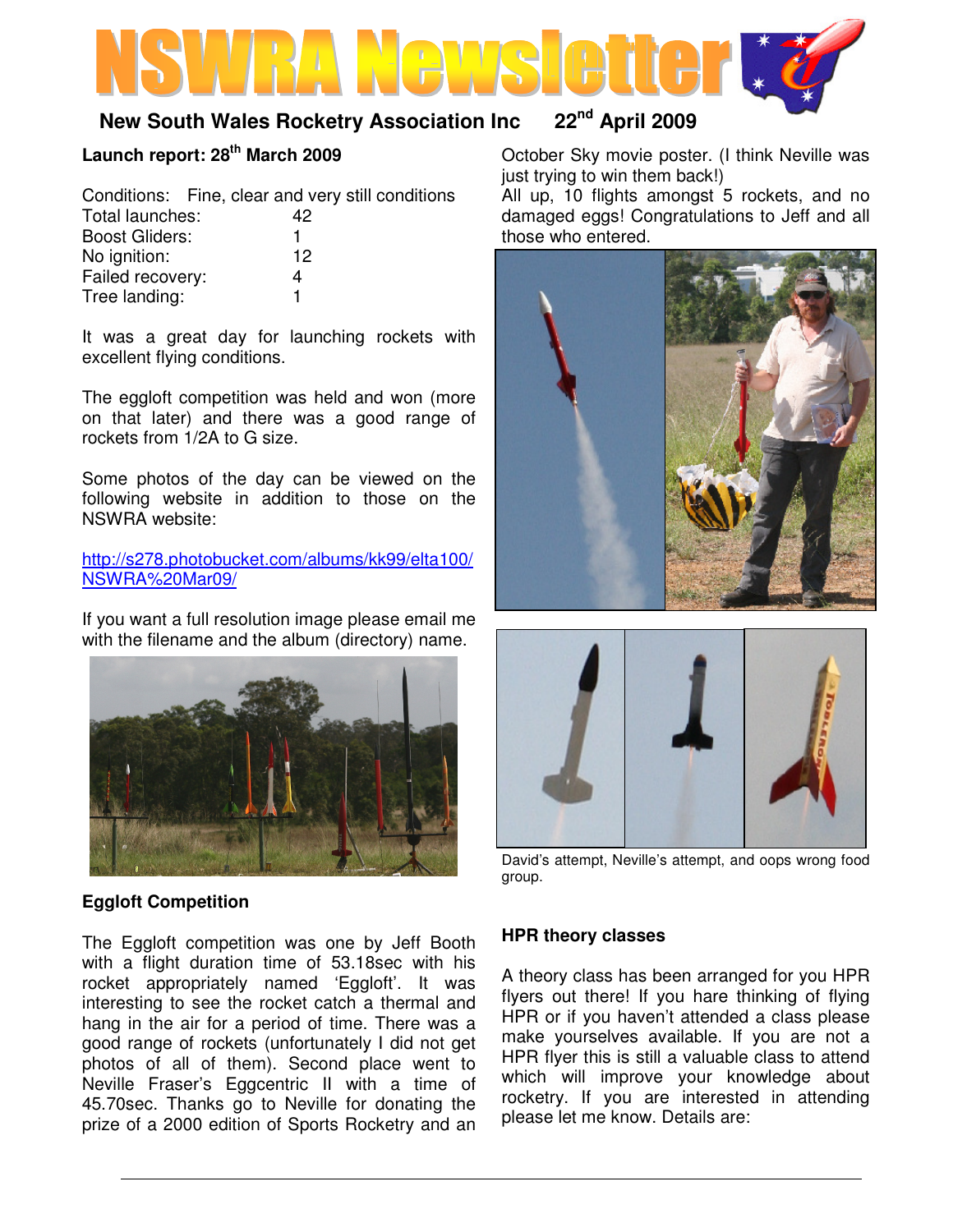

# **New South Wales Rocketry Association Inc 22nd April 2009**

Date: 16/5/2009 Time: 9:00am Location: Toongabbie East Primary School Harris Rd Wentworthville

Points to note:

DON'T park in Portadown Rd at all. Park in Harris Rd or in the school car park. Gates are in Harris Rd. We will meet in the library, entered from the west up the stairs.

#### **This week's topic - Ignition problems**

There are launch days where we seem to have a large number of ignition issues. These can be caused by a number of reasons. Some of these are within your control while others aren't.

**Control box.** I'll get this one out of the way because 'it's never my igniters!' The control box does have some issues at times but there is little anyone can do but be patient with the LCO and RSO and let them resolve the issue. Sometimes the plugs and sockets give problems that are not immediately noticed. From your side, just make sure that the clips are on properly, you check the number on the controller, and that you enter the right number in the book.

Wire clips. When connecting the clips to the igniter leads check that the clips are clean and free of any build-up. Build-up will prevent the electrical current from being transferred to the igniter. In some cases you may need to scrape away material or even clean the surface with fine Emery paper or Scotchbrite. Keep your igniters clean and in sealed packets/bags. This will help reduce oxidisation on the leads or even deterioration of the pyrogen. If you can, strip the igniter leads just before you go to the launch racks. Be very careful with igniters as slight damage can render them useless.

**Different propellants.** Some propellants will ignite easier than others. Black powder motors like Estes motors generally ignite easily. With the composites, the high thrust motors, like Blue Thunder, Redline, etc, generally ignite quickly whereas White Lightening does require more heat and energy to get it going.

**Storage.** Humidity can destroy motors. Always keep your motors and igniters dry in sealed bags or similar.

**Old motors.** Over time, the oxidiser in the propellant will be affected by moisture. As the moisture increases and decreases, the oxidiser will dissolve in and out of the pyrogen and recrystallise on the surface of the propellant. This can be seen as a salt build-up on the surface as well as swelling of the propellant grain. Black powder motors generally don't suffer over time in the same way as composites. The White Lightening propellant is probably one of the worst for this. The oxidiser build-up will prevent the motor from igniting properly. If the damage is not extreme, this can be corrected by simply removing the salt buildup on the surface either by sanding or cutting off with a knife until darker propellant is visible. Be aware that you are removing material from the motor so your motor will have a slightly lower performance. You certainly need some pretty good igniters to get old motors ignited. Copperheads in most cases are not good enough.

**Copperhead igniters.** These are now old technology and were most likely sold because they were cheaper to manufacture. These are essentially two strips of copper separated by a film of plastic. Conductive pyrogen is at the end to provide continuity between one piece of copper and the other piece. Copperheads have a track record of being poor igniters for composites. Firstly, there isn't much pyrogen to ignite big motors or older motors. Secondly, you can get splinters of copper touching both strips of copper causing a short (this is a manufacturing problem). Thirdly, you need to ensure your clips are set up correctly so that both clips are not touching the same strip.

**Final note.** It is always good to check the continuity and resistance of your igniters. If you are not familiar with a multimeter ask for assistance. Typically, igniters should have a resistance of between 1.5 to 7 Ohms. Copperheads generally have a resistance